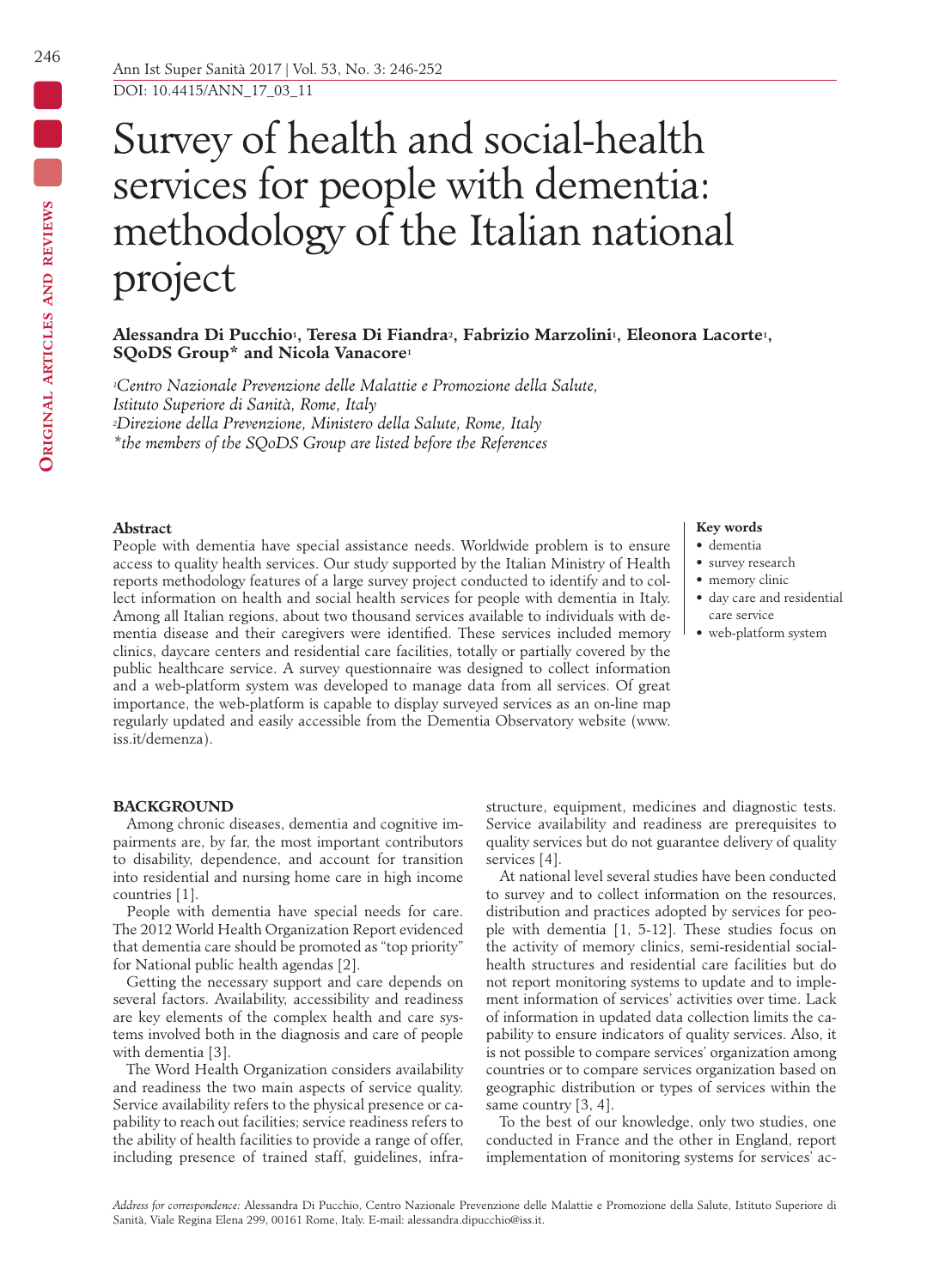tivities for dementia. However, both studies focus on the experience of memory clinics/units only.

In France, Measure 34 of "The French National Plan for "Alzheimer and related disorders 2008-2012" entitled "Setting up epidemiological surveillance and follow up" aimed to provide epidemiological data and activity indicators of the specialized centers for each region with the introduction of a National database (known as the "BNA" the National Alzheimer data Bank). The BNA comprises a centralized information system to collect data from participating centers, and a data management system to ensure reliability of the information collected with a limited data set defined by National consensus. This measure was implemented to provide a nationwide system to collect activity data, to ensure epidemiological surveillance and follow-up within specialized centers (memory units, centers and independent specialists) [13].

In England, the "2009 English National Dementia Strategy" recommended the creation of memory clinics/services defined as a multidisciplinary team (either National Health System, NHS, or private) to assess, diagnose dementia, and provide psychosocial interventions for dementia [7]. In 2012, the Royal College of Psychiatrists, as requested by the English Department of Health, constructed the Memory Services Register reporting data on 214 memory clinics [14].

In 2000, the Italian Ministry of Health and the Italian National Institute of Health (*Istituto Superiore di Sanità*) implemented the Cronos study. Main objectives were to characterize the population of patients with Alzheimer's disease treated with acetylcholinesterase inhibitors; to monitor effectiveness and drug safety; to identify variables that may predict response to therapy; and to inform physicians and caregivers about the correct use of drugs [11]. Among all Italian regions, about 500 memory clinics, named Alzheimer's Evaluation Units (AEU, *Unità Valutative Alzheimer*), were identified to coordinate the complex process of caring for individuals with conditions leading to dementia [5, 6, 11, 15]. These centers were specifically dedicated to the diagnosis and management of Alzheimer Disease and other dementias. In 2002 and in 2006, two surveys were conducted to census and to characterize the AEU activity, assessing the important role of AEU services in the diagnosis and treatment of people with dementia, with wide variations at regional and local level [5, 6].

Italy is divided in 18 administrative regions and 2 autonomous provinces. The Italian NHS is structured at national, regional, and local level. Regions have substantial autonomy in determining the macro structure of their local health systems. At local level, health units are led by a general manager appointed by the governor of the region. Local health units are organized in a network of public health care and social care including deliver primary care, hospital care, outpatient specialists. Over time, this type of organization has led to a broad regional variability and to some inequalities in terms of available resources and services, including those for patients with dementia, resulting in a lack of national standards [16].

Currently, in the Italian NHS, management and care

of people with dementia (i.e. diagnosis, assistance, rehabilitation) are under direct responsibilities of different health and social health services. Information on their features (i.e. number, distribution, activity) are not always available.

Although at regional and national level lists of health facilities exist, there are no lists of dementia health facilities (master list) [4].

The first "Italian National Dementia Plan" was formulated in October 2014 by the Italian Ministry of Health in collaboration with the health and social sectors of all regions, the Italian National Institute of Health and the three major national associations of patients and caregivers [17, 18]. Among other actions, the DNP renamed the existing memory clinics, UVAs as "Centers for Cognitive Disorders and Dementias" (CCDD) (named *Centri per i Disturbi Cognitivi e le Demenze*), maintaining their central role in the network of health care and social care services and recognizing the need to reorganize the dementia services in integrated care pathways.

Related to the development of the "Italian National Dementia Plan", the Italian National Institute of Health was assigned to manage a national project entitled "Survey of the social and health services dedicated to dementias and creation of a specific website: Observatory for dementias" supported by grants from the Italian Ministry of Health − National Center for Disease Prevention and Control (the 2013 programs of research actions − central actions).

Our study reports the methodology procedures used to conduct the web-based survey. This web-based survey was designed to census and collect information on all health and social health services for individuals with dementia. Specifically, the methodology enabled us:

- to census both public and accredited with the NHS available services, including memory clinics, daycare centers and residential care facilities;
- to collect information on available services that deliver health-care interventions for people with dementia and their caregivers within the structure, process and outcome indicators framework;
- to develop a web-based platform to collect, to update data of surveyed services and to organize the public list of available services for people with dementia as a dynamic online map;
- to implement and update the list in real time, and to easily access it from the Dementia Observatory website (www.iss.it/demenza).

## **METHODS**

# *Action research theoretical framework*

The survey was conducted under the action research theoretical framework. This is an overarching approach to research to be used when different phases − theoretical, empirical and operational − are closely connected and if the work of the researcher is contaminated with the action of the subjects studied. Action research is useful when applied to health services research [22], and met some features present in the survey of services for dementia. Action research is used in real situations, rather than in contrived, experimental studies, since its primary focus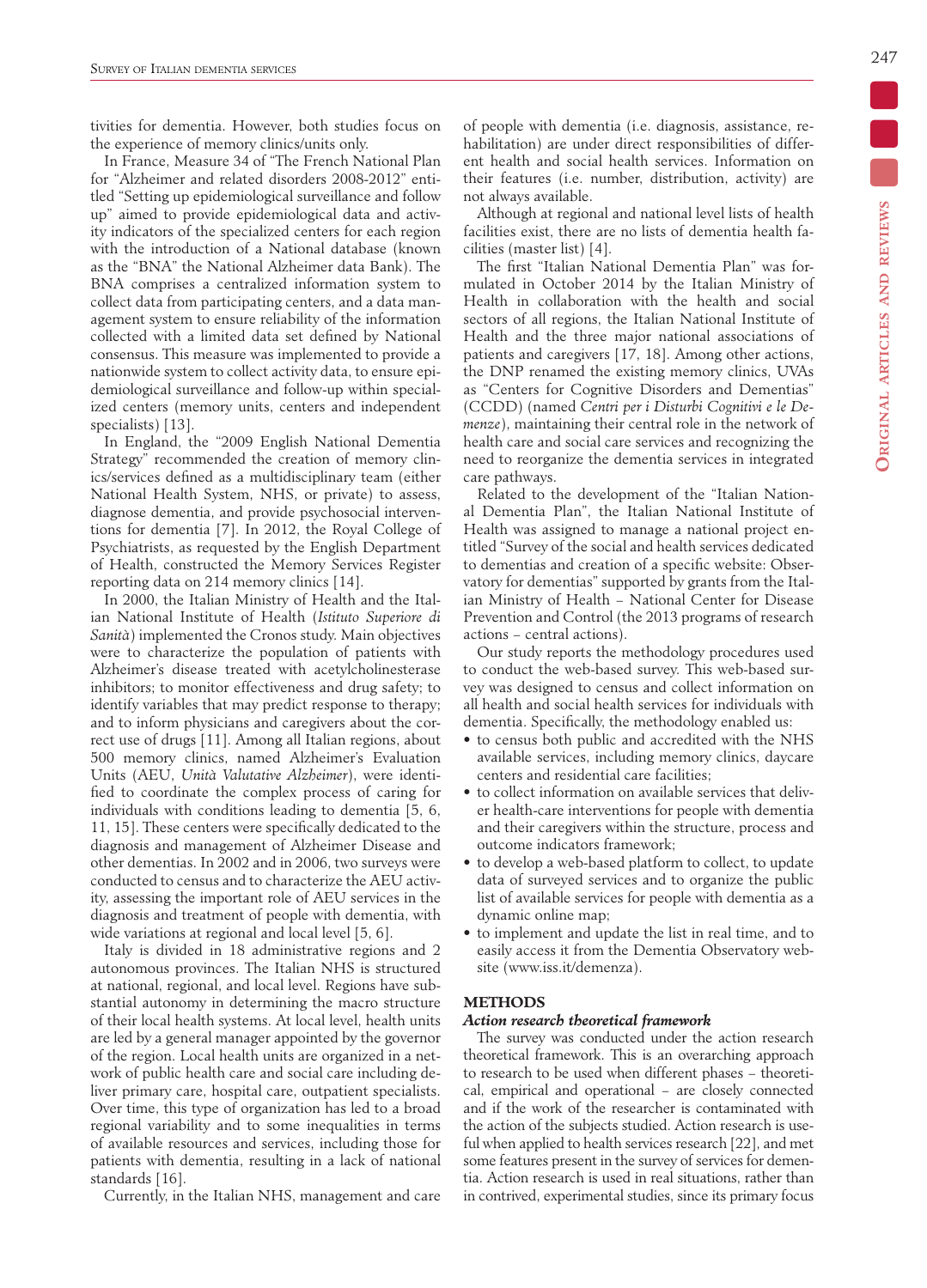is on solving real problems, and research is conducted in unique health and social health services [22, 23]. In the action research, activity proceeded on an iterative cycle, considering what the problem is, proposing action to resolve the problem, tacking action, learning lessons from the results of the action, reconsidering what the problem is and back to and through the cycle [22].

# *The structure, process, outcome framework*

We used the conceptual framework of Avedis Donabedian which is widely applied for evaluating the quality of health services [24-27]. Accordingly, three dimensions were used to describe, analyze and evaluate the quality of care: (1) structure, (2) process, and (3) outcome. "Structures" refers to material resources such as facilities, equipment, financing, human resources (i.e. number and qualifications of personnel, organizational structure including medical staff, organization and methods of reimbursement). "Process" denotes what is done in giving and receiving care, i.e. practitioner's activities in making diagnosis, recommending or implementing treatment, or other interactions with the patient. "Outcome" measures attempt to describe effects of care on the health status of the patients and of the populations [27].

Given the absence of National standards in the area of dementia services, the structure/process/outcome dimensions were used as a guide to formulate the core structured questions of the survey questionnaire, to collect information on each of these areas, and to develop National indicators for dementia facilities.

## *Survey research approach*

A survey research approach was used to conduct the study [19-21]. First, we created a standardized questionnaire form to provide a snapshot of all active services rather than to collect data on a sample of services. Then, we created an open cohort of surveyed services to collect data at multiple time points.

#### *Target and survey facilities (eligible services)*

The survey was first developed to census available services assisting individuals living with dementia.

In our study, we identified and included three types of services of health and social health structures totally or partially covered by the public healthcare service:

1) memory clinics (MCs), previously named UVAs and currently renamed "Centers for Cognitive Disorders and Dementias" (CCDD). These centers are funded by the NHS and entrusted with the prescription of specific drugs for Alzheimer Disease (donepezil, rivastigmine, galantamine, memantine) on the basis of the diagnosis and treatment plan [28, 29]. They are in charge of assessment, diagnosis and management of people with cognitive disorders and dementia including services/outpatient clinics, located in different structures but functionally connected with a principal CCDDs (commonly named sub-UVAs);

2) daycare centers/Integrated daycare centers (DCs) (named *Centri diurni*). They are semi-residential socialhealth structures, licensed, registered, listed, certified or otherwise regulated by the Regional NHS, and are

either partially or completely funded by the NHS. DCs were surveyed only if working with individuals with dementia, with or without dementia special care units;

3) residential care facilities (RCFs) (named *Strutture residenziali*). They are healthcare and social-health residential structures, licensed, registered, listed, certified or otherwise regulated by the Regional NHS, and are either partially or completely funded by the NHS. RCFs were included if working with individuals living with dementia, with or without dementia special care units.

We did not include private facilities for not being partially or completely funded by the NHS, and social structures unable to assist people with diseases of high medical relevance. Structures licensed to serve only mentally ill or developmentally disabled patients were also excluded.

As no master facility list was available for dementia service, we first identified and contacted dementia representatives of all Italian regions administrations demanding the list of regional facilities. If services were not identified through representatives, regional websites were consulted for contact information.

The survey resulted in a preliminary list that included about 2000 services named "surveyed facilities". The surveyed facilities were memory clinics, daycare centers and residential care facilities either totally or partially covered by the public healthcare service. Distribution of the identified/mapped services by type and region is shown in *Table 1*.

## *Data collection instrument*

*Survey questionnaire*

A specific questionnaire for each type of service was developed to collect data in a standardized form.

A group of researchers, including specialists in the dementia field, epidemiologists, and members of target services, participated in the development of the survey questionnaires and ensured validity of the questions included (content validity).

The survey questionnaires consisted of five parts and comprises a set of core questions to assess the current status of clinical, non-residential and long term care facilities. Questions were specifically formulated to collect information on:

- location and contact information;
- operating hours and days;

- personnel (i.e. staff profile and composition), waiting time for first assessment, procedures and service documentation;

- provided treatment and services;
- specialized activities and data on patient numbers.

To verify that CDs and RSs services met eligibility criteria, specific questions on whether or not the centers were private or public and had in charge individuals with dementia were included in the questionnaire.

Domain and topics in the core component of the survey questionnaire are summarized in *Table 2*.

The survey questionnaire was self-administered, computer assisted and filled in by the clinical representatives of the services. Both closed questions with precoded response options, and open questions to collect not pre-coded or not provided answers were included.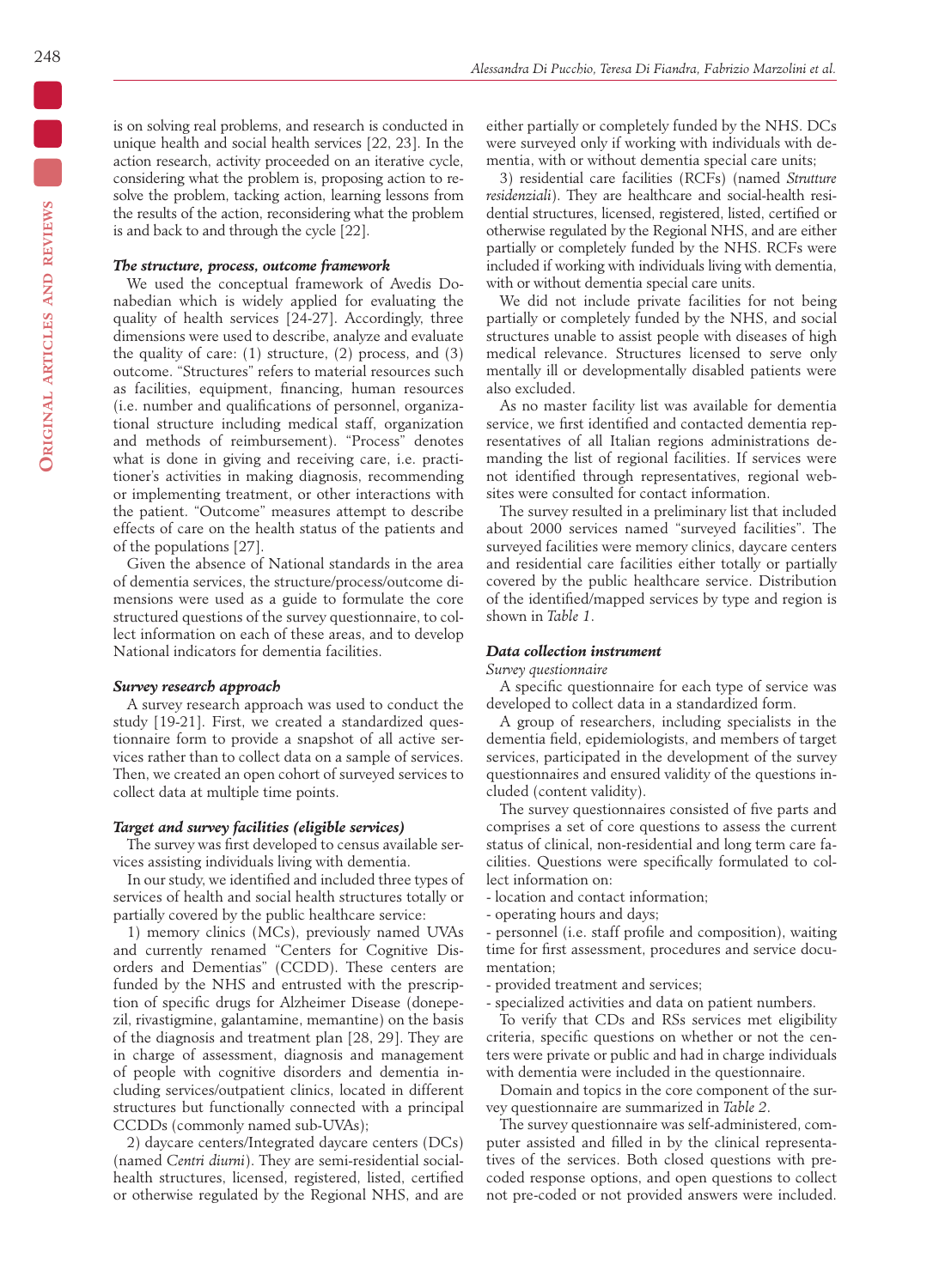#### **Table 1**

Distribution of the services included in the preliminary list of dementia survey facilities by type and Italian region

| <b>Italian Regions</b>        | <b>Number</b><br>of CCDDs | <b>Number of</b><br>day care<br><b>services</b> | <b>Number of</b><br>residential<br><b>facilities</b> |
|-------------------------------|---------------------------|-------------------------------------------------|------------------------------------------------------|
| Lombardia                     | 71                        | 307                                             | 139                                                  |
| Emilia Romagna                | 64                        | 21                                              | $16*$                                                |
| Piemonte                      | 36                        | 18                                              | 28                                                   |
| Veneto                        | 43                        | 94                                              | 16                                                   |
| Liguria                       | 24                        | 17                                              | 17                                                   |
| Prov. Aut. Bolzano            | $\overline{4}$            | 13                                              | 54                                                   |
| Prov. Aut. Trento             | 7                         | $\overline{2}$                                  | 54                                                   |
| Friuli-Venezia Giulia         | 15                        | 34                                              | 121                                                  |
| Valle D'Aosta                 | $\overline{4}$            | $\overline{0}$                                  | 3                                                    |
| Toscana                       | 24                        | 37                                              | 74                                                   |
| Lazio                         | 35                        | 19                                              | 111                                                  |
| Marche                        | 15                        | 9                                               | 32                                                   |
| Umbria                        | 31                        | 12                                              | 57                                                   |
| Calabria                      | 35                        | 0                                               | 0                                                    |
| Campania                      | 84                        | 7                                               | 23                                                   |
| Puglia                        | 31                        | 18                                              | Not detected                                         |
| Sicilia                       | 36                        | 18                                              | 52                                                   |
| Sardegna                      | 11                        | 6                                               | 18                                                   |
| Abruzzo                       | 11                        | 5                                               | 16                                                   |
| Basilicata                    | 3                         | 3                                               | 1                                                    |
| Molise                        | 3                         | 1                                               | 1                                                    |
| <b>Geographical region</b>    |                           |                                                 |                                                      |
| North Italy                   | 268                       | 506                                             | 448                                                  |
| Central Italy                 | 105                       | 77                                              | 274                                                  |
| Southern Italy and<br>Islands | 214                       | 58                                              | 111                                                  |
| Italy                         | 587                       | 641                                             | 833                                                  |

CCDDs: Centers for Cognitive Disorders and Dementias \*Only Alzheimer special care units are included Note: 0: No center available

Open questions were also used to collect specific information for each service and answers useful for the topic. The majority of questions were mandatory. Responders needed to enter a response to move forward. Some questions were also an automatic check of data already entered to avoid inconsistent answers.

Wording and graphic form of the questions have been carefully chosen to make the questionnaire clear and easy to be completed [30].

#### *Cover letter*

All participants were invited to participate to the survey by email [19]. An introductory cover letter ex-

#### **Table 2**

Section/Domain and topics included in the core component of the survey questionnaire of dementia service

| Section/<br><b>Domain</b>                      | <b>Topics</b>                                                                                                                                                                                                                                                                                                                                                                      |
|------------------------------------------------|------------------------------------------------------------------------------------------------------------------------------------------------------------------------------------------------------------------------------------------------------------------------------------------------------------------------------------------------------------------------------------|
| I ocation and<br>registry service              | Detailed information on location, name, phone<br>number and address of the services; types<br>of services; type of funding and methods of<br>reimbursement<br>Number of licensed, registered, or certified<br>residential care beds/places (only for day care<br>and residential facilities)                                                                                       |
| Access to the<br>service                       | Operating days and hours per week (only for<br>CCDDs and day care facilities)<br>Modality to access the service (e.g. telephone<br>number to book; wording for medical<br>prescription*)                                                                                                                                                                                           |
| Organizational<br>aspects of the<br>services   | Staff profile and composition<br>Waiting time to access the service<br>Procedures and service documentation<br>(Availability of structured procedures for data<br>collection of the activity; Availability of a<br>document on integrated care pathway *)                                                                                                                          |
| <b>Treatments</b><br>and services<br>provision | Services provided (i.e. Pharmacological and<br>non-pharmacological interventions; Non-<br>pharmacological interventions provided to<br>caregivers *)<br>Access to other health professionals and care<br>coordination<br>Neuropsychological tools used to confirm the<br>dementia diagnosis*                                                                                       |
| Data on<br>activities and<br>patient numbers   | Number of patients with and without<br>dementia diagnosis in the last year<br>Patients assessed per month*<br>Patients assessed for the first time per month*<br>Number of patients in charge visited annually<br>(at least one time per year)*<br>Average of daily patients; percentage bed<br>occupancy, turnover interval rates (in day care<br>facilities/services facilities) |

\*CCDDs: Centers for Cognitive Disorders and Dementias Note: The full survey questionnaire is available in Italian upon request

plained aims of the survey, that the survey was conducted by the Italian NIH and response was mandatory as per the Ministry of Health's request. Cover letter included a link to access the online questionnaire. Contact name and address of the principal investigator, details of how and why the respondent was selected, and any potential benefits or harm resulting from the study were also provided.

#### *Pre-test*

Questionnaires were pre-tested on a pilot sample of three members of target services (one representative for each typology of services) to ensure that questions and instructions were clear and had uniform meaning to all participants. As no critical issues were found during pre-test, the questionnaire was considered final.

# *The Dementia Observatory web-platform system for data collection*

A web-platform system was developed to manage the large amount of data from a very high number of services: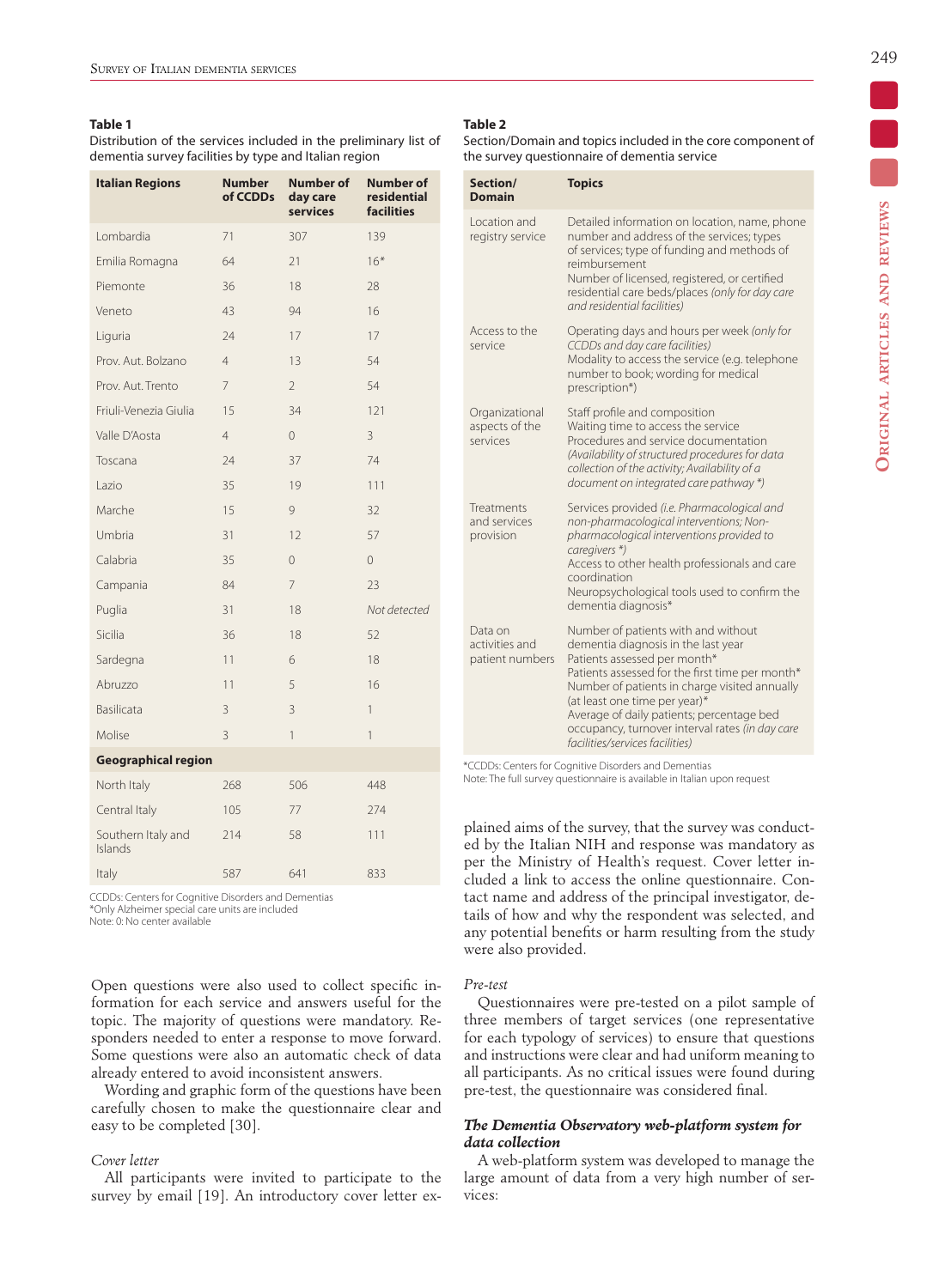- at back office level, a web-based data entry system allowed to collect and to update data of surveyed services: each service facility was assigned with a unique code. Once authorized, each center was able to fill in the questionnaire in a web-based data entry system. Data were entered in an open data modality and enabled to be checked and/or update;
- at front office level, the platform allowed to organize and publish the validated and/or officially confirmed list of available services as a dynamic online map easily accessible from the Dementia Observatory website (www.iss.it/demenza).

## *Dementia survey facilities list: update and validation*

Starting from a preliminary list, number and accuracy of services were improved and updated. We also verified compliance with inclusion criteria/characteristics and excluded ineligible services. The preliminary list of services was considered as upgradable to include services not initially identified.

Before being included in the data analysis and published in the online map, the updated list of dementia survey facilities was validated and/or officially confirmed by the regional representatives or the regional health department.

Once included in the on-line map, the list of services is implemented and updated in real-time through the web-based data entry system. Information contacts are regularly downloaded to generate updated mailing lists.

# **DATA COLLECTION AND PROCESSING ANALYSIS**

In December 2014, survey questionnaires were first mailed to the preliminary list including about 2000 survey facilities (*Table 1)*.

The Dementia Observatory web-platform system allowed creation and management of databases including data storage and retrieval. Data collected through the web-platform system were then exported in different formats for statistical data analysis (SPSS ver. 20, IBM, USA). Null responses generated by typing errors or "impossible" responses to survey questions (i.e. to the question "how many days is the unit open?": outliers were considered numbers equal and/or lower than zero or higher than 7) were removed from calculations if not corrected within a given timeline.

To improve and maximize the number and accuracy of the survey response we used different strategies such as:

- participants were contacted by initial and follow-up emails and offered telephone support;
- undeliverable contact and/or incorrect e-mail addresses were checked and corrected;
- when requested, respondents were assisted to complete the survey;
- responders who could not initially participate and did not refuse were successively contacted.

The response rate of emailed services was used to describe the success of the survey and as a primary measure of survey's quality [19]. In our study, the initial list of memory clinics, daycare centers and residential care facilities was used to improve the response rate to the survey.

Some components of weighted response rate calculation were also considered:

- eligible responding (completed questionnaire, respondent confirmed to be eligible for survey participation);
- ineligibles (no active services, private facilities, services not assisting people with dementia);
- eligible non-responding (questionnaire not completed with sufficient information to indicate that the service was eligible);
- unknown eligibility (non-contacts and/or refusals with insufficient information to determine eligibility). Based on the survey questionnaire structure, process

and outcome dimensions were used to describe and to assess aspects of dementia facilities and to elaborate proposal of indicators that are under development *(Table 3)*. Data collected through the online platform for each type of service are under review and will be reported in upcoming publications.

#### **Table 3**

Examples of proposal structure/process/outcome indicators based on the questionnaire used to collect information on dementia facilities

| <b>Typology</b> | <b>Indicator</b>                                                                                                                                                                                                                                                                                                                                                                                                                                                                                                                                                                                                                                                                                                                                |
|-----------------|-------------------------------------------------------------------------------------------------------------------------------------------------------------------------------------------------------------------------------------------------------------------------------------------------------------------------------------------------------------------------------------------------------------------------------------------------------------------------------------------------------------------------------------------------------------------------------------------------------------------------------------------------------------------------------------------------------------------------------------------------|
| Structure       | Number and qualifications of personnel (i.e.<br>Proportion of neurologist to other doctors in the<br>CCDDs; Medical staff)<br>Types of services provided<br>Availability of structured procedures for data<br>collection of the activity<br>Availability of a document on integrated care<br>pathway*<br>Methods of reimbursement (only for day care and<br>residential facilities)<br>Operating days (and hours) per week (only for<br>CCDDs and day care facilities)<br>Waiting time to access the service (expressed as<br>average per admission)<br>Number of licensed, registered, or certified<br>residential care beds/places (only for day care and<br>residential facilities)                                                          |
| Processes       | Number of patients in charge annually visited<br>(assessed at least one time per year)*<br>Average time spent per patient at first visit and<br>controls*<br>Neuropsychological tools used for dementia<br>diagnosis formulation*                                                                                                                                                                                                                                                                                                                                                                                                                                                                                                               |
| Outcome         | Average of patients assessed per month*<br>Average of patients assessed for the first time per<br>month <sup>*</sup><br>Percentage of individuals visiting a CCDDs that<br>received neuropsychological tools for dementia<br>diagnosis formulation - in the last year *<br>Percentage of patients with dementia and carers<br>(expressed as average number of patients and<br>carers) that received non pharmacological support<br>after dementia diagnosis in the last year*<br>Percentage of patients with dementia (expressed<br>as average) that received an antipsychotics<br>prescription in the last year*<br>Average of daily use; percentage bed occupancy,<br>turnover interval rates (in day care facilities/services<br>facilities) |

\*Only for CCDDs, Centers for Cognitive Disorders and Dementias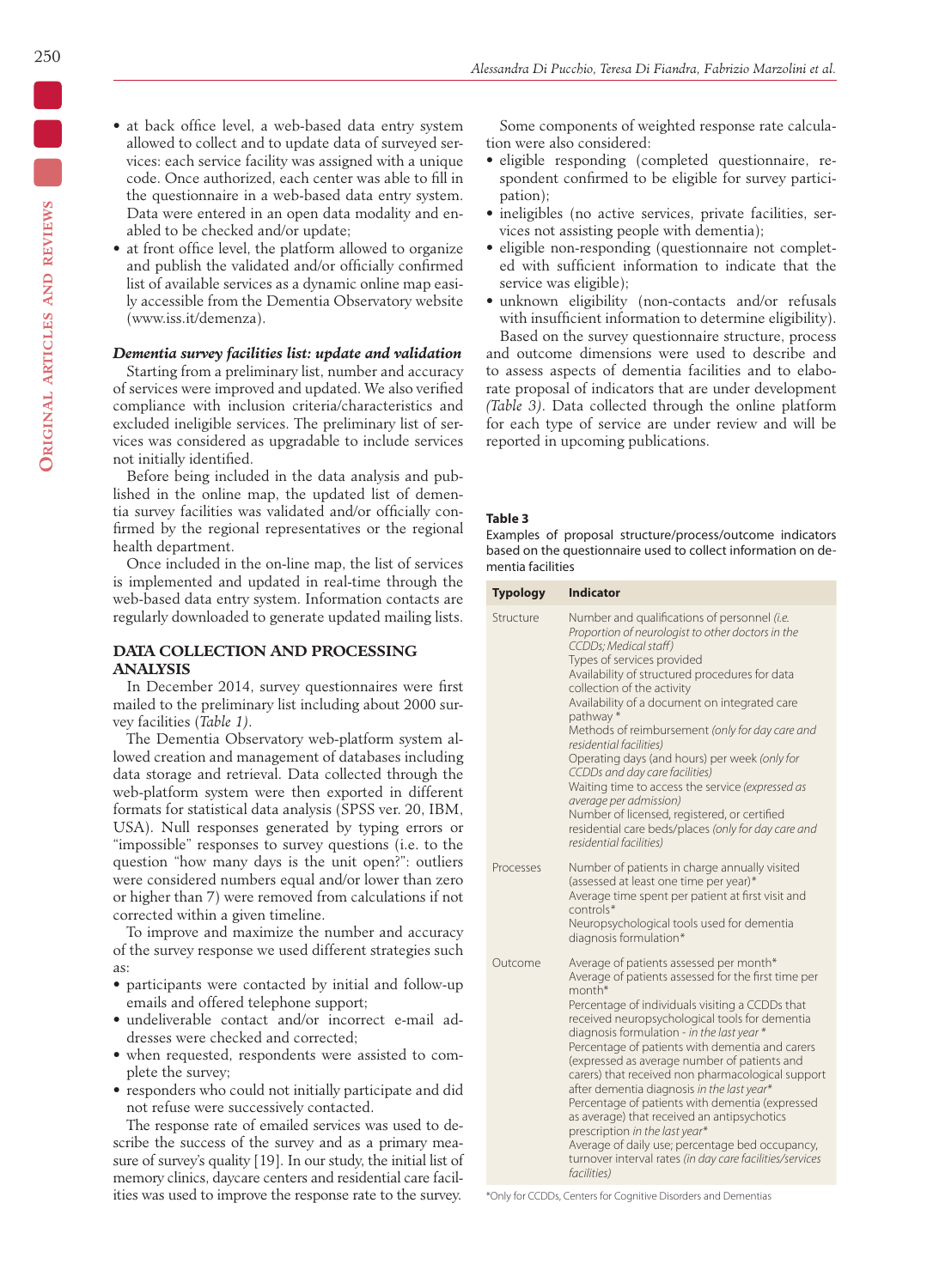# **DISCUSSION AND CONCLUSIONS**

In Italy, more than 1 million individuals have dementia and more than 3 million individuals directly or indirectly are involved in their assistance. As in other developed countries, these numbers are expected to significantly increase in the future.

To the best of our knowledge, this is the first study reporting a mapping system to gather and gain information on the range of care and services available to individuals with dementia disease and caregivers [31].

It is imperative to estimate availability, utilization, and providers of dementia services at country level. Indeed, improving quality of care is a high priority in all countries.

Survey of services for people with dementia was and is still part of the health care program of the Italian National Dementia Plan [17, 18].

The two previous Italian surveys only focused on CCDDs [5, 6]. For the first time, our manuscript reports a survey that includes all type of dementia services available in Italy and maps services in structured/ systematic manner including the different situations coexisting at regional and national level.

In developing this mapping system, we used as theoretical framework the action research principles. During this research many difficulties needed to be addressed and changes to be applied quickly or holistically. This required flexible planning and, in accordance with the action research framework iterative cycle tenets. In this contest, the first step has been to assess facility availability to determine types of care, services, and providers of services for people with dementia. Then the list of services was included in the on-line map and made easily accessible from the Dementia Observatory website (www.iss.it/demenza). The list was therefore implemented and updated over time and in-real-time to track and storage precise information of all surveyed services.

The survey showed discrepancies in availability of dementia services among regions. Our analysis indicated that access to health care may be restricted not only because of financial reasons, but also because of geographic barriers, waiting times and other reasons.

The development of indicator measurement and monitoring allow to document the quality of care, to make comparisons (benchmarking) over time between places (e.g. Residential care services), to set priorities, to support accountability, regulation, and accreditation and to support quality improvement and patient choice of providers.

Results from these survey will provide fundamental information to further guide health systems planning including planning of resources available within geographic areas and the proximity of essential health services to higher levels of care.

Our web-based survey methodology has huge potentials and implications because it allows to continuously and in real-time manner update data collection and information from/to all levels of assistance. More importantly, the capability of our database to create an updated and immediate snapshot of services represents a fundamental resource to citizens to access available facilities and to professionals to establish collaborative networks among facilities.

#### *Funding*

The study was supported by grants from the Italian Ministry of Health, National Center for Disease Prevention and Control − CCM (the 2013 programs of research actions − central actions).

## *Acknowledgments*

The authors would like to thank Giuseppe Bruno, Gabriele Carbone, Fausta Podavitte and Fabio Izzicupo for comments on the Pre-test survey questionnaire; Giampaolo Laterza for technical support in the development of the web-platform system; Tiziana Di Pucchio for manuscript translation revision and critical review.

Our thanks for contributing to prepare and/or validate the list of services, to representatives for dementia policy of Italian regions: Stefania Valeri, Giovambattista Desideri, Guido Angeli (Abruzzo), Giuseppe Canitano, Claudio Riccio, Carolina Di Lorenzo (Basilicata) Amalia Bruni (Calabria), Annarita Greco, Marina Rinaldi (Campania), Antonella Carafelli, Raffaele Fabrizio, Andrea Fabbo (Emilia-Romagna), Annapaola Agnoletto, Pieroreste Brusori (Friuli-Venezia Giulia), Silvia Scalmana, Valentino Mantini (Lazio), Claudia Telli, Ernesto Palummeri (Liguria), Rosella Petrali, Maurizio Bersani (Lombardia), Giovanni Lagalla, Stefano Ricci, Paolo Aletti, Lucia Di Furia (Marche), Carla Severino (Molise), Gianfranco Scarcali, Raffaella Vitale, Floriana Scarciofalo, Franca Lovaldi, Vittorio Demicheli (Piemonte), Albert March (Provincia Autonoma di Bolzano), Alessandra Lombardi, Micaela Gilli (Provincia Autonoma di Trento), Gian Pietro Ortu (Sardegna), Marcello Giordano, Maurizio D'Arpa (Sicilia), Barbara Trambusti, Antonella Vassalle, Carlo Adriano Biagini (Toscana), Micaela Chiodini, Alberto Trequattrini (Umbria), Alberto Coccovilli (Valle D'Aosta), Maria Chiara Corti, Carlo Gabelli (Veneto).

Special thanks to our colleagues at the Survey facilities for responding to the survey.

# *Conflict of interest statement*

There are no competing interests to declare.

*Received* on 19 February 2017. *Accepted* on 11 July 2017.

\*Survey Questionnaire on Dementia Services Group (SQoDS Group): *Carlotta Bagaglia (Fondazione Angelo Celli per una Cultura della Salute, Perugia, Italy); Luigina Ferrigno (Istituto Superiore di Sanità, Rome, Italy); Carlotta Franchi (IRCCS-Istituto di Ricerche Farmacologiche Mario Negri, Milano, Italy); Marina Gasparini (Clinica della Memoria, Dipartimento di Neurologia e Psichiatria, Sapienza Università di Roma, Rome, Italy); Luigi Michetti (Associazione Malati Alzheimer Abruzzo Onlus); Alessandro Nobili (IRCCS-Istituto di Ricerche Farmacologiche Mario Negri, Milano, Italy); Chiara Polcri (Fondazione Angelo Celli per una Cultura della Salute, Perugia, Italy); Silvia Scalmana (Direzione Regionale Salute e Politiche Sociali, Regione Lazio, Italy).*